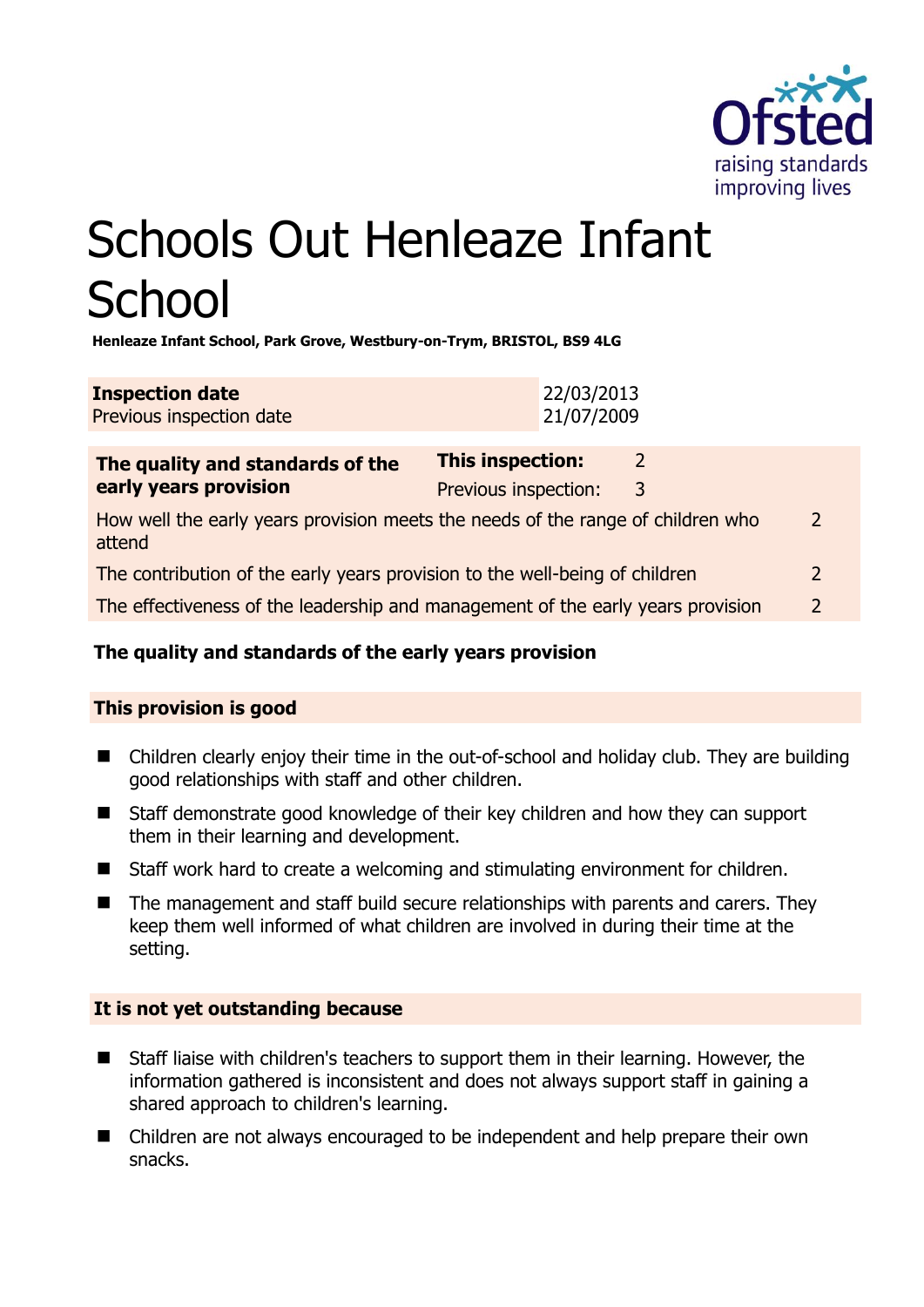# **Information about this inspection**

Inspections of registered early years provision are:

- $\blacksquare$  scheduled at least once in every inspection cycle the current cycle ends on 31 July 2016
- scheduled more frequently where Ofsted identifies a need to do so, for example where provision was previously judged inadequate
- **•** brought forward in the inspection cycle where Ofsted has received information that suggests the provision may not be meeting the legal requirements of the Early Years Foundation Stage or where assessment of the provision identifies a need for early inspection
- **•** prioritised where we have received information that the provision is not meeting the requirements of the Early Years Foundation Stage and which suggests children may not be safe
- scheduled at the completion of an investigation into failure to comply with the requirements of the Early Years Foundation Stage.

The provision is also registered on the voluntary and compulsory parts of the Childcare Register. This report includes a judgment about compliance with the requirements of that register.

# **Inspection activities**

 $\blacksquare$ The inspector spoke to the manager and viewed documentation including staff personnel files and supervision records, children's learning journeys, accident records, registers and a sample of policies, procedures and risk assessments.

- $\blacksquare$ The inspector spoke to staff throughout the inspection taking into account children's needs.
- $\blacksquare$  The inspector spoke to several parents during the inspection.
- The inspector completed observations of the children at play in the main playroom and the school hall.

# **Inspector**

Lorraine Sparey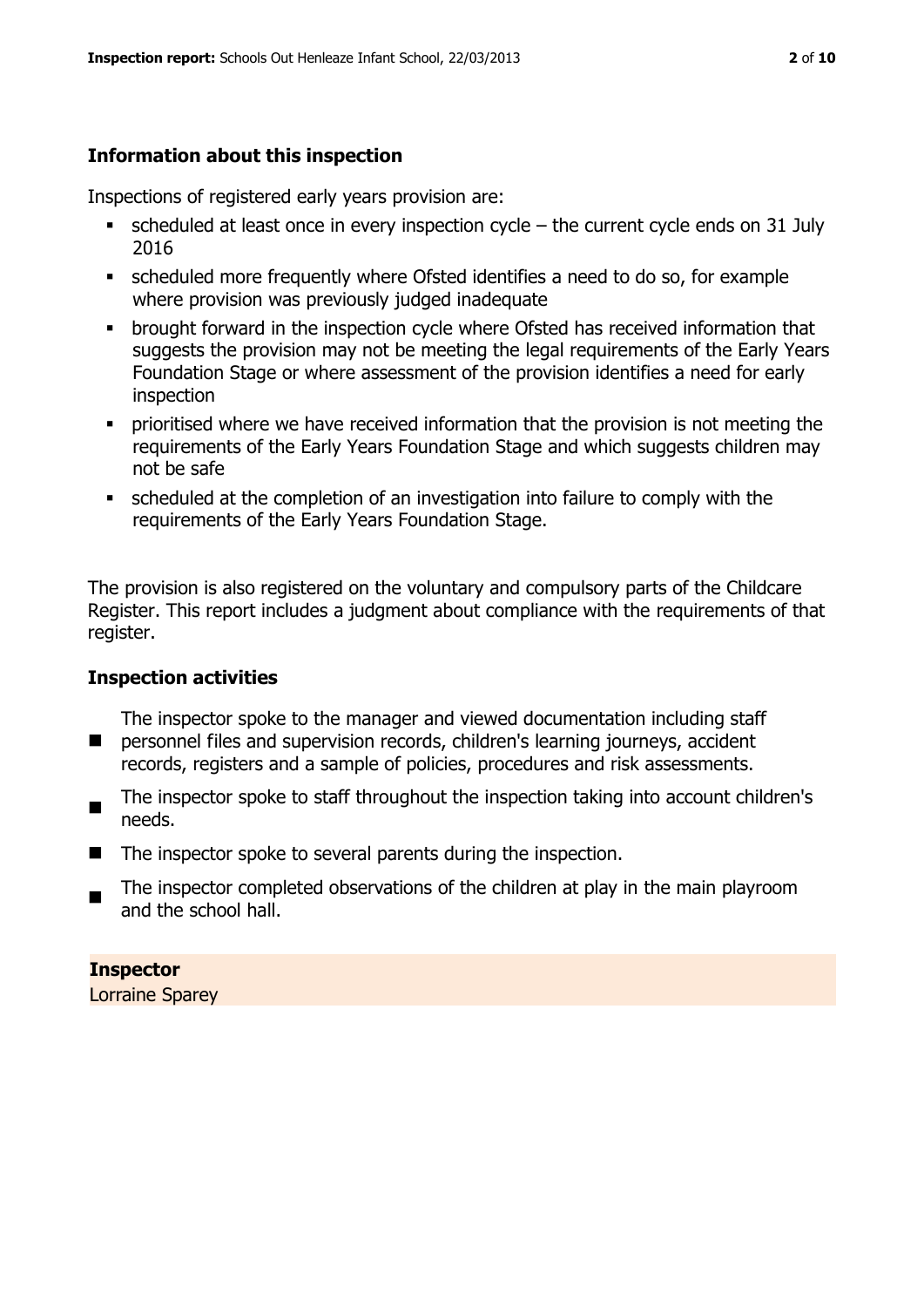### **Full Report**

### **Information about the setting**

Schools Out Henleaze Infant School is run by a limited company. It opened in 2008 and operates from Henleaze Infant and Junior Schools. The setting is situated in the residential area of Henleaze, Bristol. Children have access to enclosed outdoor play areas. The after school scheme is open each weekday during school term times from 3.30pm to 5.30pm. The holiday scheme operates from 8.30am to 5.30pm, each weekday during school holidays, except for Christmas week. The setting is registered on the Early Years Register and on both the compulsory and voluntary parts of the Childcare Register. There are currently 332 children on roll, of these; 26 are in the early years age group. The setting supports children with special educational needs and/or disabilities. There are 15 members of staff in the after school scheme, of these, 10 hold appropriate early years qualifications to at least NVQ level 2. In the holiday scheme, there are 16 staff, of which nine hold appropriate early years qualifications to at least NVQ level 2. The manager holds qualified teacher status.

### **What the setting needs to do to improve further**

#### **To further improve the quality of the early years provision the provider should:**

- $\blacksquare$  strengthen the systems to share information with children's class teachers to enable a consistent approach to children's learning
- review the organisation of snack time to promote children's independence by encouraging them to prepare their own food.

#### **Inspection judgements**

#### **How well the early years provision meets the needs of the range of children who attend**

Children clearly enjoy their time in the setting. They have made their own poster detailing the ten most amazing things about attending the after-school club. This includes comments, such as the range of board games, the outside play areas, and the best play workers. Children build good relationships with staff and the other children. They are involved in a broad range of good quality play and learning opportunities. Staff plan and provide a balance of adult-led and child-initiated play and learning opportunities. This takes into account children's individual interests and preferences, for example, children's request to make Easter notebooks. Staff offer a wide range of creative materials and support the children in developing the skills to make the book. Children choose their own designs and are confident to use scissors and staplers to join the paper together. They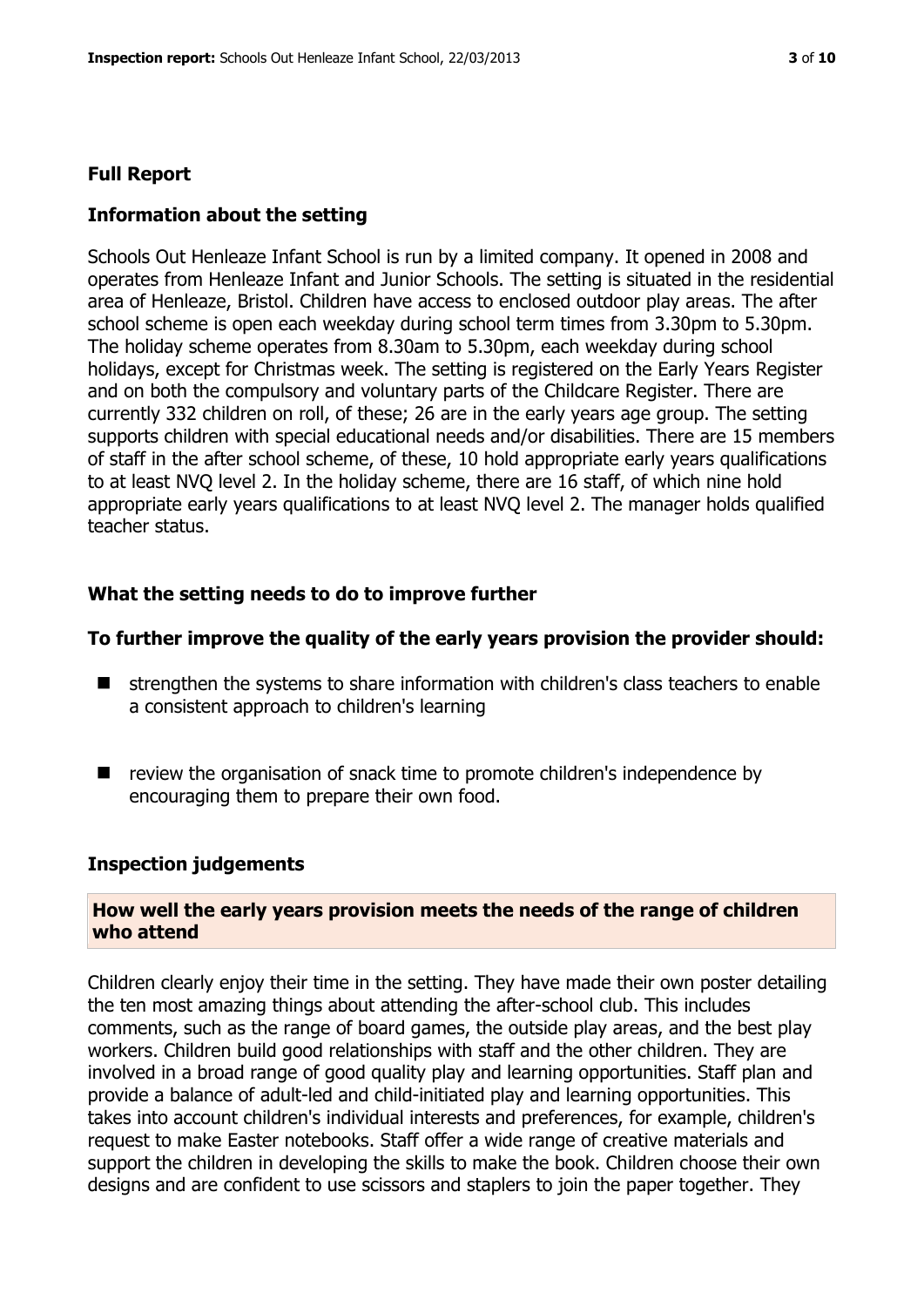decide whether to write a story or draw pictures in their book. Children show a sense of achievement proudly showing their parents as they arrive to collect them. Staff spend a lot of time talking and playing with the children. For example, children ask if they can play doctors and staff support their learning encouraging children to develop their ideas in the game. Children's communication and language is effectively promoted. They are encouraged to talk about their day at school, excitedly telling staff they had a visit from the Easter Bunny and showing them their gifts.

On the walls there are lots of photographs of children involved in a wide range of activities both in the after-school and holiday club, for example, making jewellery. Consequently, children develop a strong sense of belonging. Staff generally support children's independence well. There are encouraged to make choices in their play. However, snack is often prepared by the adults rather than enabling children to prepare their own snack. At other times children enjoy making fruit smoothies, supporting their understanding of healthy foods.

Staff complete observations and monitor children's progress well through a detailed tracking sheet. Each child has their own key person who is responsible for making sure observations are completed on a regular basis and recording when the children have met the next steps in their development. These predominantly link to the prime areas of learning such as personal, social and emotional development, communication and language and their physical development. Staff demonstrate good knowledge of where their individual key children are in their development and how they are going to help them progress onto the next stage in their learning. Parents are encouraged to contribute to their children's learning journey.

#### **The contribution of the early years provision to the well-being of children**

Children build good relationships with their key person enabling them to feel settled and secure in the setting. Staff show a genuine interest in what the children say and do. Consequently, children are confident and engaged in activities. Older children and the younger aged children play well together. They enjoy playing a variety of board games and role-play. Children pretend they are hairdressers and enjoy creating different hair styles on each other. Children involve staff in their play and delight in taking a photograph of a member of staff after the children have finished their hairstyle. Other children enjoy making dens using material.

Children follow good hygiene routines. They know and understand when and why they wash their hands and do so automatically. Staff are positive role models and talk to the children about maintaining healthy lifestyles. Children can freely move between the indoor and outdoor play areas and they make good use of the school hall when the weather is bad. They participate in a wide range of active games to support their physical development. Younger children enjoy exploring the mat that makes different sounds as you step on it. This supports their creativity and enables them to learn how to control their bodies as they move. Children are encouraged to think about safety. Staff remind them when they forget the simple rules, such as walking in the corridor on the way from their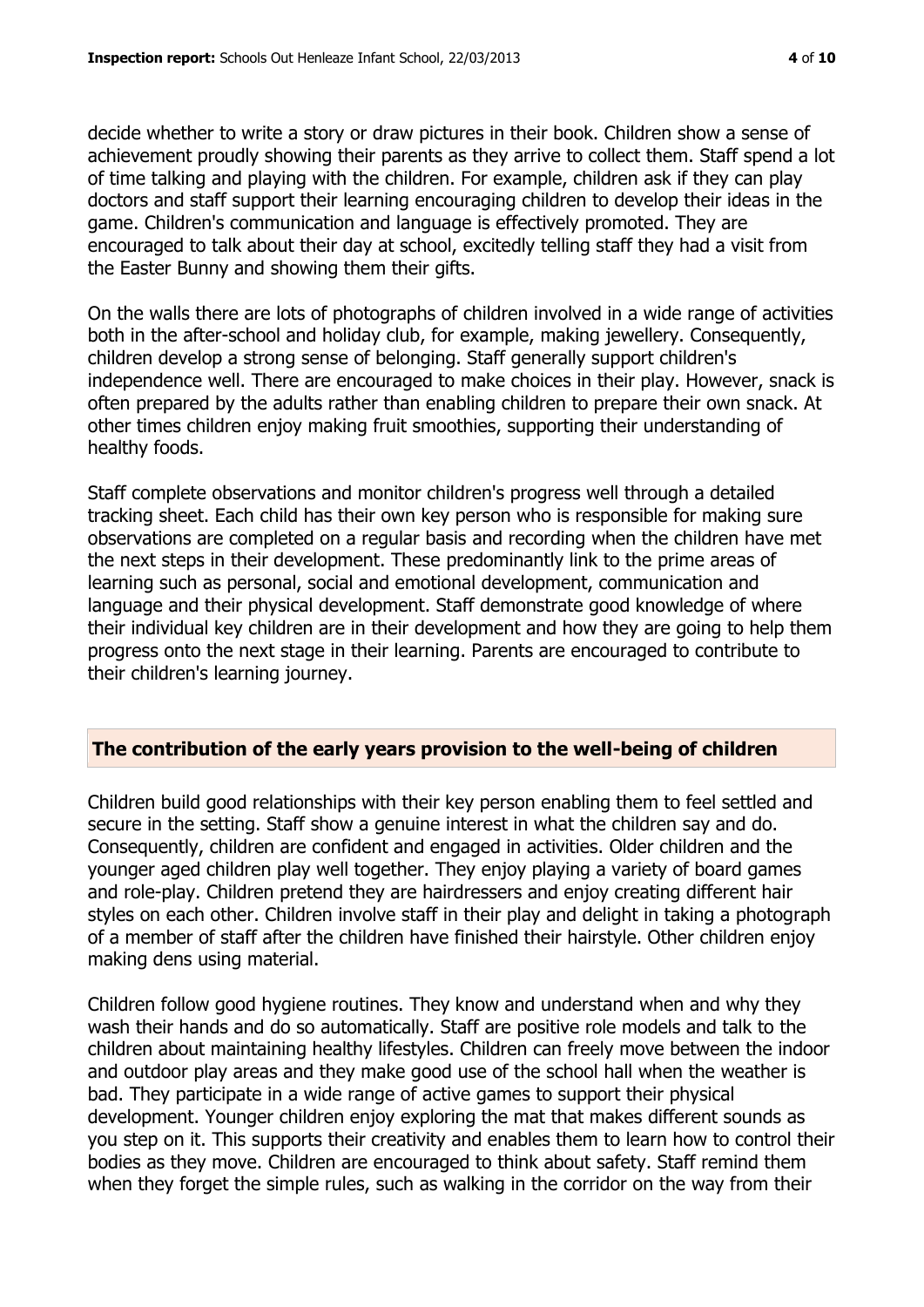classroom to the after-school club. Children learn that when they use the equipment they need to be careful. Several children confidently tell an adult the rules they need to follow when using the school hall. For example, 'we must not use the gym equipment', and 'we need to have shoes or bare feet'.

Children behave well given their age and stage of development. They know and understand the boundaries and behaviour expectations because staff are consistent in their approach. For example, children know the simple rules, such as sharing toys and being kind to our friends. Staff are positive role models in the way they speak to each other and the children. Consequently, children learn to respect and value others.

There is a good range of toys and equipment promoting all areas of children's learning and development. Staff support their independence well enabling children to make choices in their play. Children are confident to request additional equipment, and to decide whether to go outside or to use the school hall. Staff respond positively the children's request and invite others to join them so all children feel included.

#### **The effectiveness of the leadership and management of the early years provision**

The management team and staff demonstrate good knowledge and understanding of the safeguarding and welfare requirements of the Statutory Framework for the Early Years Foundation Stage. Staff are familiar with the setting's policies and procedures, which helps them to keep children safe and promote their health and well-being. For example they complete accident records and review these regularly to see if there are any trends that need to be addressed. Staff are confident in the event of a safeguarding concern with the procedures to follow. Management provide regular supervision sessions for all staff to enable them to feel supported and have opportunities to develop their knowledge and understanding. There are detailed written risk assessments covering all areas used by the children and the majority of the equipment. In addition the manager has completed a thorough risk assessment of the equipment they use that belongs to the school, for example, benches in the school hall. Staff do allow children to be involved in risky play but they are closely supervised to enable children to understand and manage any risks. There are good recruitment and vetting procedures to enable the management to make sure that staff are suitable for their role and responsibility. All staff undergo a comprehensive induction and have annual appraisals enabling them to fully understand their role and responsibility in the setting.

There are effective systems in place to monitor and evaluate the provision. The staff complete an evaluation form and are part of the local authority quality assurance scheme. This means they receive regular visits and their provision is assessed against the local authority's criteria. Staff, management, parents and children are all involved in the decision-making. There are regular opportunities for all to share their ideas to support improving outcomes for children.

The management have implemented good systems to monitor and evaluate the learning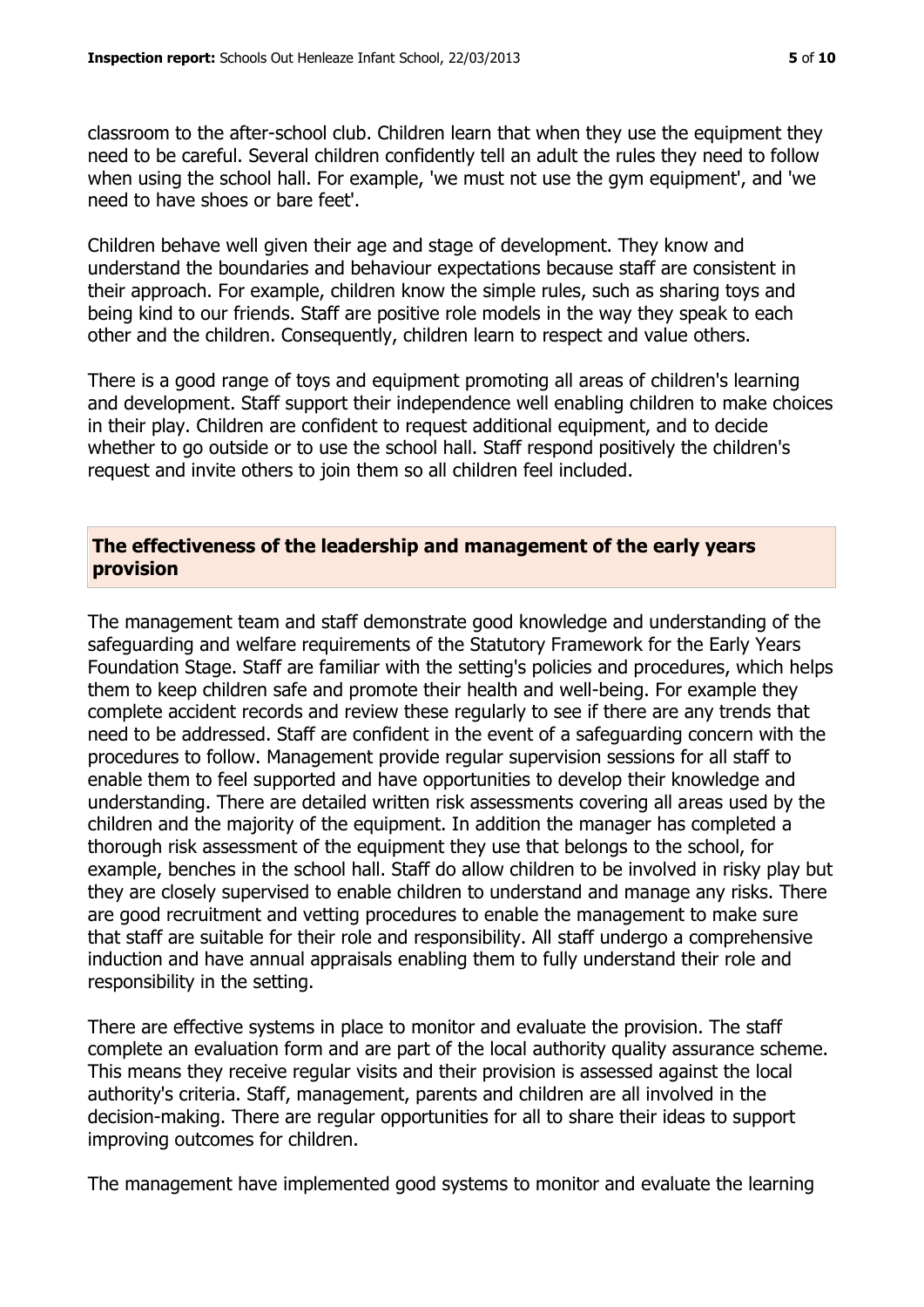and development requirements. Children's learning records are monitored to make sure that children's individual key person are supporting children to make progress in all areas of their learning and development. There are systems in place to share information with the children's schoolteachers. However, the information gathered is inconsistent to fully help children in their learning.

Staff develop positive relationships with parents and carers. They receive good quality information about the after-school and holiday clubs. There is a committee which parents can be involved in and their views are valued. Parents are keen to share their children's experience in the setting. They state that they particularly value the range of activities the children participate in. Their children are making good relationships because the staff are friendly and genuinely enjoy working at the setting. Parents report that they receive regular reports detailing their children's progress.

#### **The Childcare Register**

| The requirements for the compulsory part of the Childcare Register are | Met        |
|------------------------------------------------------------------------|------------|
| The requirements for the voluntary part of the Childcare Register are  | <b>Met</b> |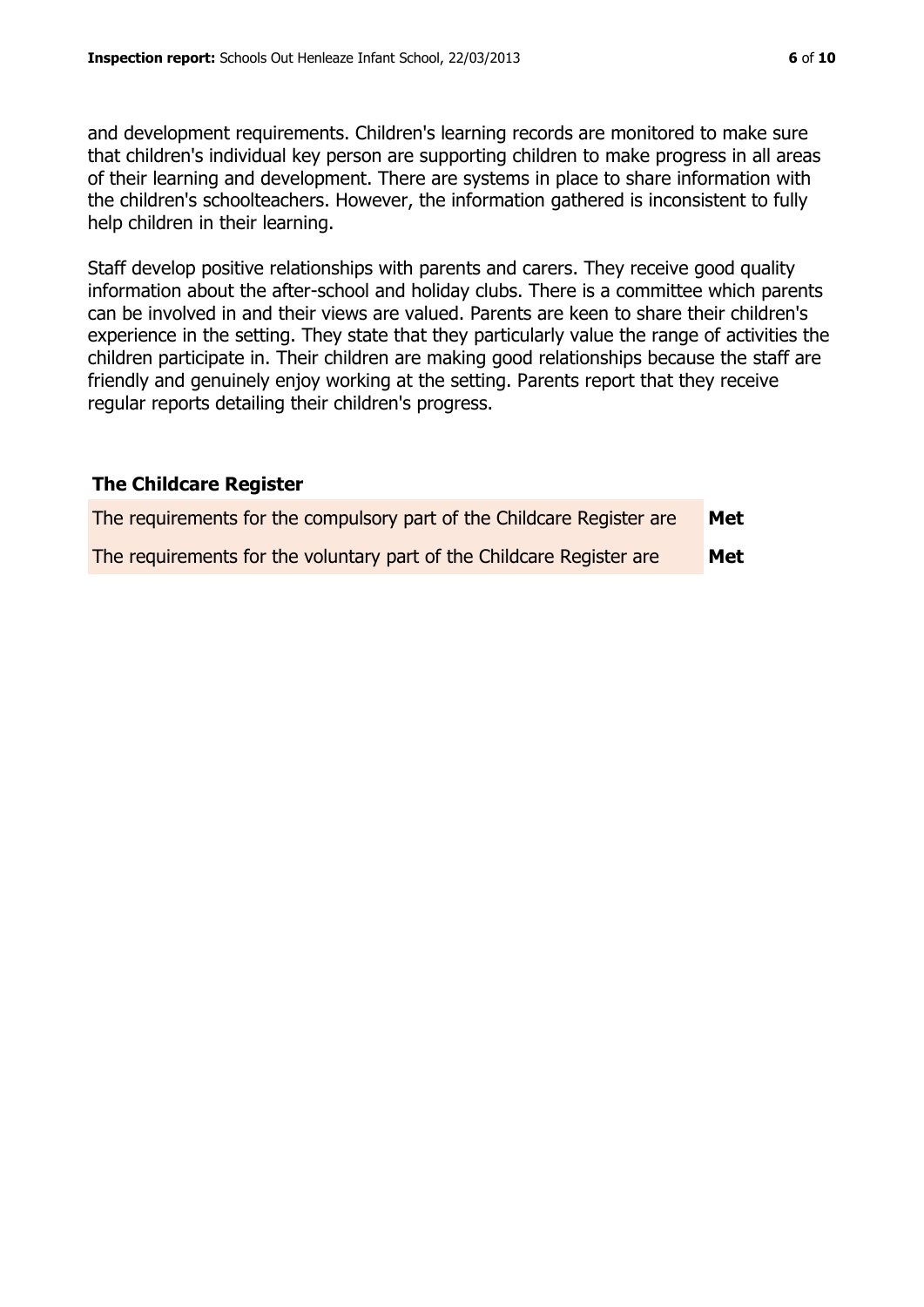# **What inspection judgements mean**

# **Registered early years provision**

| Grade   | <b>Judgement</b> | <b>Description</b>                                                                                                                                                                                                                                                                                                                                                                 |
|---------|------------------|------------------------------------------------------------------------------------------------------------------------------------------------------------------------------------------------------------------------------------------------------------------------------------------------------------------------------------------------------------------------------------|
| Grade 1 | Outstanding      | Outstanding provision is highly effective in meeting the needs<br>of all children exceptionally well. This ensures that children are<br>very well prepared for the next stage of their learning.                                                                                                                                                                                   |
| Grade 2 | Good             | Good provision is effective in delivering provision that meets<br>the needs of all children well. This ensures children are ready<br>for the next stage of their learning.                                                                                                                                                                                                         |
| Grade 3 | Satisfactory     | Satisfactory provision is performing less well than expectations<br>in one or more of the key areas. It requires improvement in<br>order to be good.                                                                                                                                                                                                                               |
| Grade 4 | Inadequate       | Provision that is inadequate requires significant improvement<br>and/or enforcement action. The provision is failing to give<br>children an acceptable standard of early years education and/or<br>is not meeting the safeguarding and welfare requirements of<br>the Early Years Foundation Stage. It will be inspected again<br>within 12 months of the date of this inspection. |
| Met     |                  | The provision has no children on roll. The inspection judgement<br>is that the provider continues to meet the requirements for<br>registration.                                                                                                                                                                                                                                    |
| Not met |                  | The provision has no children on roll. The inspection judgement<br>is that the provider does not meet the requirements for<br>registration.                                                                                                                                                                                                                                        |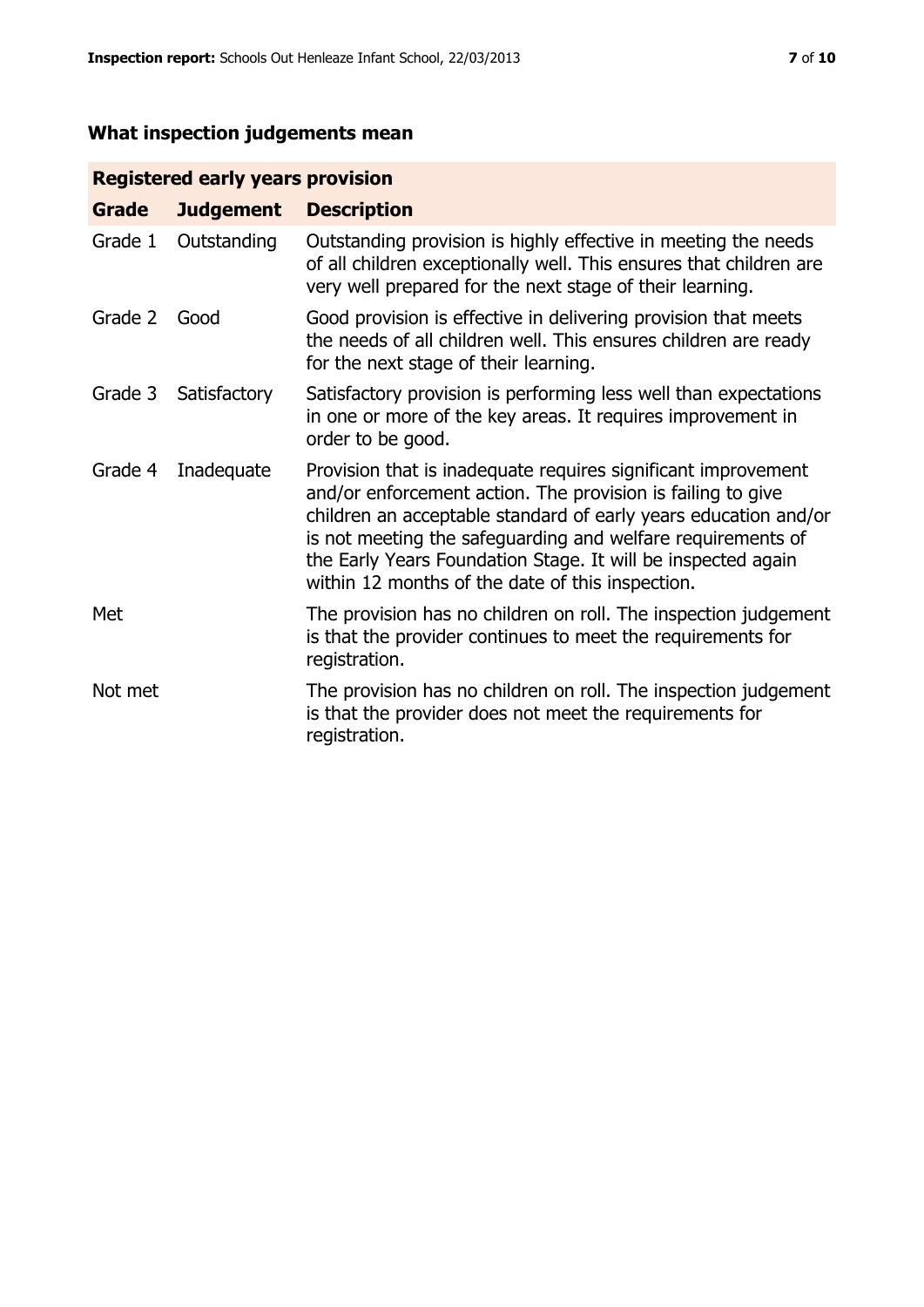### **Inspection**

This inspection was carried out by Ofsted under sections 49 and 50 of the Childcare Act 2006 on the quality and standards of provision that is registered on the Early Years Register. The registered person must ensure that this provision complies with the statutory framework for children's learning, development and care, known as the Early Years Foundation Stage.

# **Setting details**

| Unique reference number       | EY359805                 |
|-------------------------------|--------------------------|
| <b>Local authority</b>        | <b>Bristol City</b>      |
| <b>Inspection number</b>      | 909793                   |
| <b>Type of provision</b>      | Out of school provision  |
| <b>Registration category</b>  | Childcare - Non-Domestic |
| <b>Age range of children</b>  | $4 - 11$                 |
| <b>Total number of places</b> | 40                       |
| Number of children on roll    | 332                      |
| <b>Name of provider</b>       | School's Out Henleaze    |
| Date of previous inspection   | 21/07/2009               |
| <b>Telephone number</b>       | 07847 588203             |

Any complaints about the inspection or the report should be made following the procedures set out in the guidance *'Complaints procedure: raising concerns and making complaints* about Ofsted', which is available from Ofsted's website: www.ofsted.gov.uk. If you would like Ofsted to send you a copy of the guidance, please telephone 0300 123 4234, or email enquiries@ofsted.gov.uk.

# **Type of provision**

For the purposes of this inspection the following definitions apply:

Full-time provision is that which operates for more than three hours. These are usually known as nurseries, nursery schools and pre-schools and must deliver the Early Years Foundation Stage. They are registered on the Early Years Register and pay the higher fee for registration.

Sessional provision operates for more than two hours but does not exceed three hours in any one day. These are usually known as pre-schools, kindergartens or nursery schools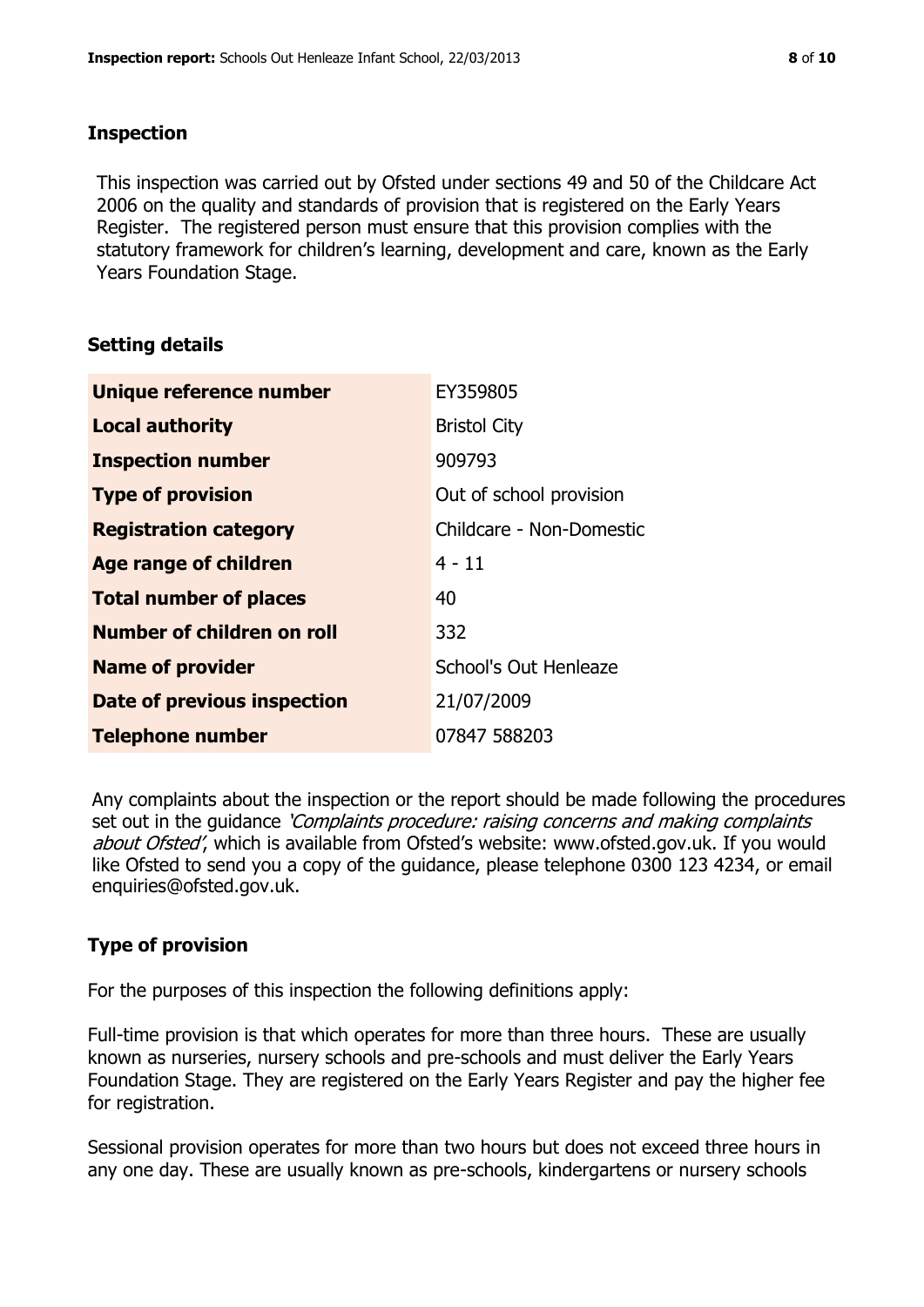and must deliver the Early Years Foundation Stage. They are registered on the Early Years Register and pay the lower fee for registration.

Childminders care for one or more children where individual children attend for a period of more than two hours in any one day. They operate from domestic premises, which are usually the childminder's own home. They are registered on the Early Years Register and must deliver the Early Years Foundation Stage.

Out of school provision may be sessional or full-time provision and is delivered before or after school and/or in the summer holidays. They are registered on the Early Years Register and must deliver the Early Years Foundation Stage. Where children receive their Early Years Foundation Stage in school these providers do not have to deliver the learning and development requirements in full but should complement the experiences children receive in school.